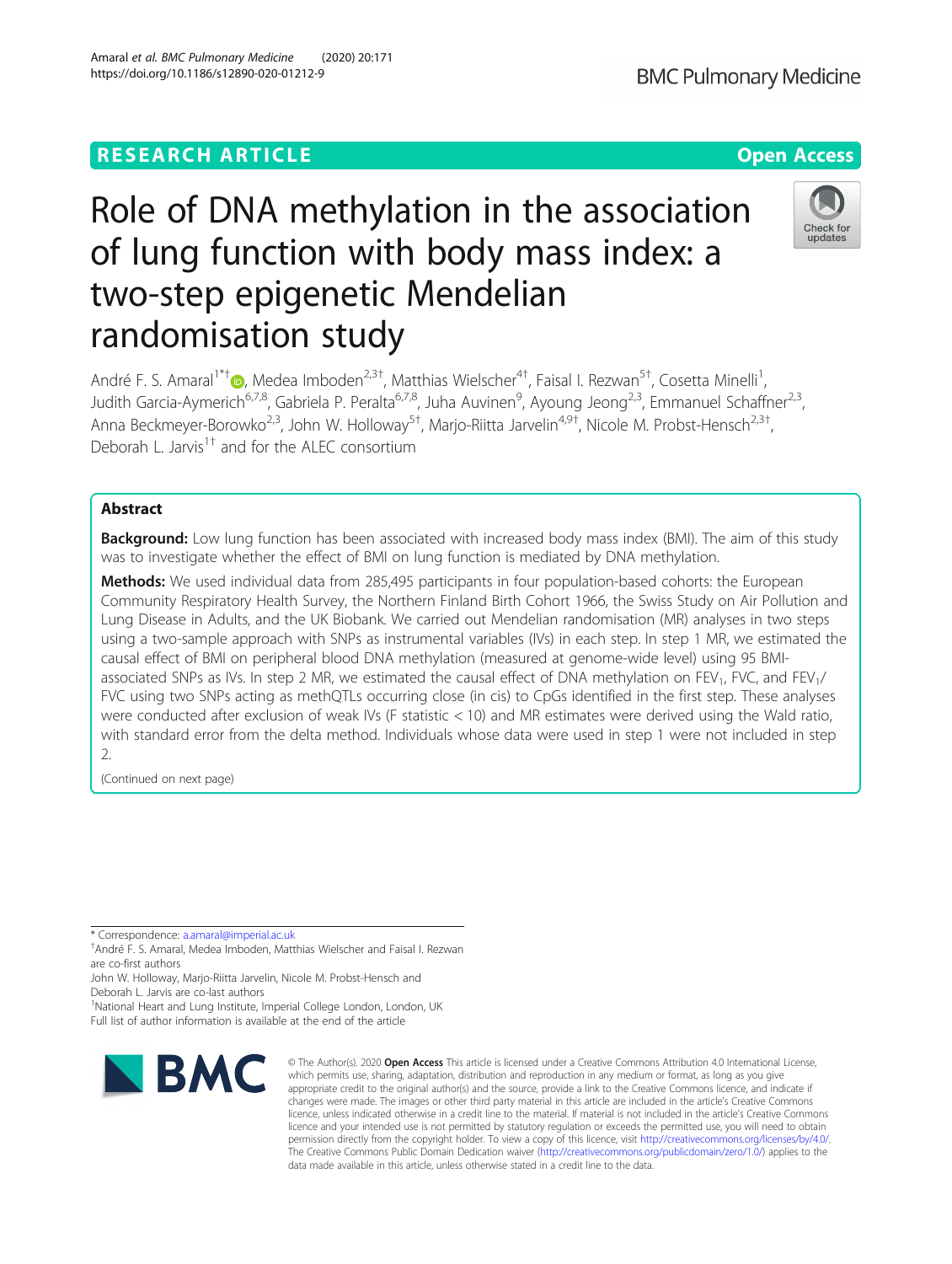### (Continued from previous page)

Results: In step 1, we found that BMI might have a small causal effect on DNA methylation levels (less than 1% change in methylation per 1 kg/m2 increase in BMI) at two CpGs (cg09046979 and cg12580248). In step 2, we found no evidence of a causal effect of DNA methylation at cg09046979 on lung function. We could not estimate the causal effect of DNA methylation at cg12580248 on lung function as we could not find publicly available data on the association of this CpG with SNPs.

**Conclusions:** To our knowledge, this is the first paper to report the use of a two-step MR approach to assess the role of DNA methylation in mediating the effect of a non-genetic factor on lung function. Our findings do not support a mediating effect of DNA methylation in the association of lung function with BMI.

Keywords: Body mass index, Lung function, DNA methylation, Effect mediation, Mendelian randomisation

# Background

There are several cross-sectional studies showing lower forced respiratory volumes  $(FEV<sub>1</sub>$  and FVC) in those who are overweight and obese. Evidence on the association between obesity and  $FEV_1/FVC$  is less clear [\[1](#page-6-0)]. Longitudinal studies also suggest that an increase in body mass index (BMI) is associated with increased lung function decline. An increase in BMI among overweight and obese people has been associated with greater than average decline of  $FEV_1$  and  $FVC$  [\[2](#page-6-0), [3\]](#page-6-0). There is always a risk that such associations may be confounded, but a large Mendelian randomisation (MR) study has shown that increasing BMI leads to the decline in both  $FEV<sub>1</sub>$ and FVC [\[4](#page-6-0)], suggesting that this association is causal.

The underlying mechanisms for this association are unclear with some hypothesising that it reflects pulmonary biological responses to obesity and its related proinflammatory status, and others suggesting it reflects thoracic compression (i.e., a mechanical effect) [\[5](#page-6-0), [6](#page-6-0)]. As both differences in BMI and lung function have been associated with DNA methylation levels  $[7-10]$  $[7-10]$  $[7-10]$  $[7-10]$ , we hypothesised that association of lung function with BMI is in part mediated by DNA methylation.

A new method using MR to investigate the mediating effect of DNA methylation on the association of risk factors and health outcomes has recently been described [[11,](#page-6-0) [12\]](#page-6-0). This two-step epigenetic MR approach relies on the use of genetic variants potentially controlling DNA methylation. In the first step, a single nucleotide polymorphism (SNP), or group of SNPs, that proxies for the risk factor of interest (here BMI) is used to assess the causal relationship between the risk factor and DNA methylation. If this association is confirmed, in the second step, a SNP that proxies for methylation levels at the site modified by the risk factor is used to interrogate the causal relationship between DNA methylation and the main outcome (here lung function). We applied this technique to investigate the mediating role of DNA methylation in the association of lung function with BMI in European cohorts, after using a conventional non-MR approach.

### Methods

#### Conventional (non-MR) analysis

We assessed the cross-sectional association of lung function (FEV<sub>1</sub>, FVC, FEV<sub>1</sub>/FVC) with BMI in participants of the European Community Respiratory Health Survey (ECRHS,  $n = 470$ ), the Northern Finland Birth Cohort 1966 (NFBC1966,  $n = 681$ ), and the Swiss Study on Air Pollution and Lung Disease in Adults (SAPALDIA,  $n = 962$ ) (see Supplementary File [1](#page-5-0) for details) who also had information on peripheral blood DNA methylation. This analysis was carried out using linear regression models adjusted for centre, sex, age, height, sex-age interaction, sex-height interaction, educational level, smoking status, and pack-years of smoking. We estimated the association of each lung function parameter with BMI for each cohort, and then combined them in a random effects meta-analysis.

### Two-step MR

We carried out MR analyses in two steps using a twosample approach for summary data with SNPs as instruments in each step. To assess the strength of each SNP as instrument, we calculated the  $F$  statistic  $[13]$  $[13]$ , and to avoid bias due to use of weak instruments, we included in the MR analyses only SNPs with an F statistic equal to or greater than 10  $[14]$  $[14]$ . Individual-level data used in these analyses come from four cohorts: ECRHS, NFBC1966, SAPALDIA, and UK Biobank (see Supplementary File [1](#page-5-0) for details). Analyses were conducted using R v.3.3.2 [\[15](#page-6-0)].

# First-step MR: examining the causal effect of BMI on DNA methylation

A recent published genome-wide association metaanalysis of 125 studies on 339,224 participants reported the association of BMI with 97 SNPs (accounting for an estimated 2.7% of the variability of BMI in the population) [\[16](#page-6-0)]. We extracted their effect estimates and standard errors and used these SNPs as instruments in the first step MR (Fig. [1:](#page-2-0) GX1).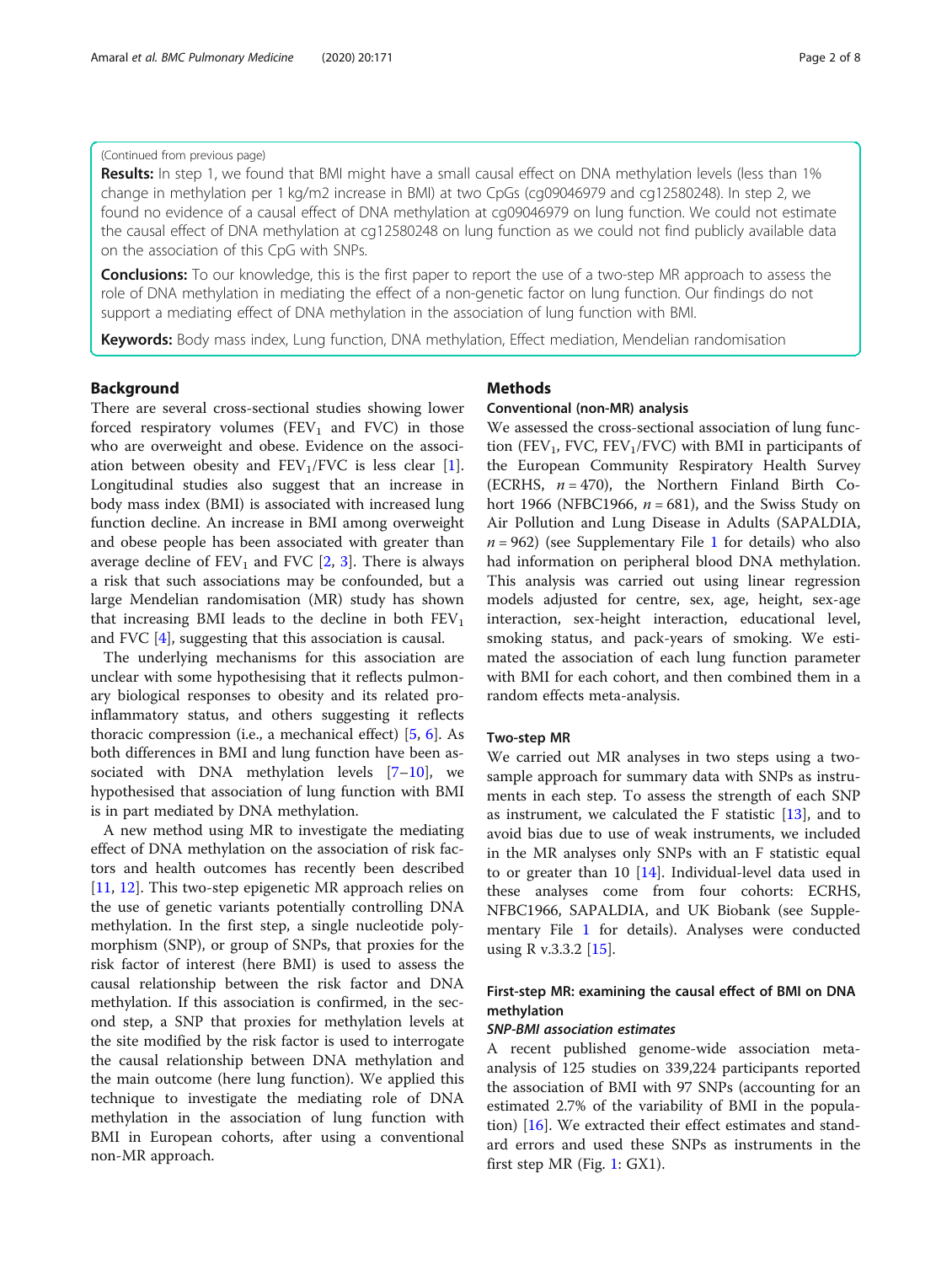<span id="page-2-0"></span>

We created a weighted genetic risk score (wGRS) for BMI from the 97 SNPs for 470 participants from the ECRHS and 681 participants from the NFBC1966. The wGRS was the sum of the products of the effect allele dosage at each of the 97 SNPs and their corresponding beta coefficients  $[16]$  $[16]$ . As a screening stage we used linear regression to measure the effect of the wGRS on DNA methylation (Table 1). CpGs associated with BMI-wGRS at  $P < 10^{-7}$  were then examined to assess their association with individual SNPs (Fig. 1: GY1) contributing to the wGRS. Replication of the identified associations was sought in the SAPALDIA cohort  $(n = 906)$  (Table 1). These analyses were adjusted for ancestry principal components. Participants included in this analysis are those included in the conventional (non-MR) analysis, except for 56 participants from SAPALDIA for whom there were no allele dosage data.

To estimate the causal effect of BMI on DNA methylation levels, we derived MR estimates for each of the 95 SNPs with an F statistic equal to or greater than 10 (Table E1 in Supplementary File [1](#page-5-0)), using the Wald estimator (ratio of the genotype-outcome regression coefficient to the genotype-exposure regression coefficient), with standard error derived using the delta method [\[17](#page-7-0)]. The individual MR estimates were combined using inverse-variance weighted (IVW) fixed-effect metaanalysis [[18\]](#page-7-0). To investigate the robustness of the MR findings to pleiotropy, we used the following methods: 1) IVW random-effects meta-analysis [[19](#page-7-0)]; 2) Egger regression with penalized weights [[20](#page-7-0)]; and 3) weighted median analysis [\[21](#page-7-0)].

# Second-step MR: examining the causal effect of DNA methylation on lung function

Using the publicly available mQTL database [\(http://](http://mqtldb.org) [mqtldb.org;](http://mqtldb.org) accessed on 1 December 2017), which contains the associations of peripheral blood DNA methylation with SNPs as observed in the ALSPAC-ARIES project, we identified SNPs associated with the CpGs discovered in step 1  $(p < 10^{-7})$  and located within 1 Mb either side of the CpG (cis-SNPs) [\[22\]](#page-7-0) (Fig. 1: GX2). We selected independent cis-SNPs, after linkage disequilibrium (LD) clumping ('clump\_data' function from R package 'TwoSampleMR'), as the instruments for the DNA methylation of interest. The regression coefficient and standard error for the cis-SNP-methylation association were used in the MR analysis.

We regressed lung function parameters (FEV<sub>1</sub>, FVC,  $FEV<sub>1</sub>/FVC$ ) on the *cis-SNPs* (Fig. 1: GY2) in the ECRHS  $(n = 773)$ , NFBC1966  $(n = 4501)$ , SAPALDIA  $(n = 2303)$ , and UK Biobank ( $n = 275,861$ ) cohorts (Table 1). The

Table 1 Body mass index and lung function of study populations included in the genotype-outcome association analyses

|                   |                 |             | $\tilde{\phantom{a}}$        | $\sim$ $\sim$ $\sim$                     | $\sim$                      |                          |                                            |
|-------------------|-----------------|-------------|------------------------------|------------------------------------------|-----------------------------|--------------------------|--------------------------------------------|
| <b>MR</b><br>step | Study           | Ν           | Age (years), median<br>(IQR) | BMI ( $\text{kg/m}^2$ ), median<br>(IQR) | $FEV1$ (L), median<br>(IQR) | FVC (L), median<br>(IQR) | FEV <sub>1</sub> /FVC (%), median<br>I(QR) |
| 1st               | <b>ECRHS</b>    | 470         | 55 (49-60)                   | 26.0 (23.3-29.3)                         | $2.9(2.4-3.5)$              | $3.8(3.2 - 4.6)$         | 76 (72-80)                                 |
|                   | <b>NFBC1966</b> | 681         | 46 (46-47)                   | 25.8 (23.3-29.1)                         | $3.4(2.9-4.0)$              | $4.4(3.8-5.2)$           | 77 (74-81)                                 |
|                   | SAPALDIA        | 906         | 58 (50-68)                   | $25.9(23.3 - 29.3)$                      | $2.9(2.4-3.5)$              | $4.0(3.3-4.8)$           | 74 (69-78)                                 |
| 2nd               | <b>ECRHS</b>    | 773         | 54 (48-60)                   | 26.3 (23.8-29.8)                         | $2.9(2.5-3.5)$              | $3.9(3.3-4.7)$           | 76 (72-80)                                 |
|                   | <b>NFBC1966</b> | 4501        | $47(46-47)$                  | 26.1 (23.5-29.4)                         | $3.3(2.9-3.9)$              | $4.3(3.7-5.1)$           | 78 (74-82)                                 |
|                   | SAPALDIA        | 2303        | $60(50-67)$                  | $25.7(23.1 - 28.6)$                      | $3.0(2.5-3.6)$              | $4.1(3.4-4.9)$           | 74 (69-78)                                 |
|                   | UK<br>Biobank   | 275,<br>861 | 58 (50-63)                   | 26.6 (24.1-29.7)                         | $2.7(2.3-3.3)$              | $3.6(3.0-4.3)$           | 77 (73-80)                                 |

MR Mendelian randomisation. IQR Interquartile range. BMI Body mass index. FEV<sub>1</sub> Forced expiratory volume in one second. FVC Forced vital capacity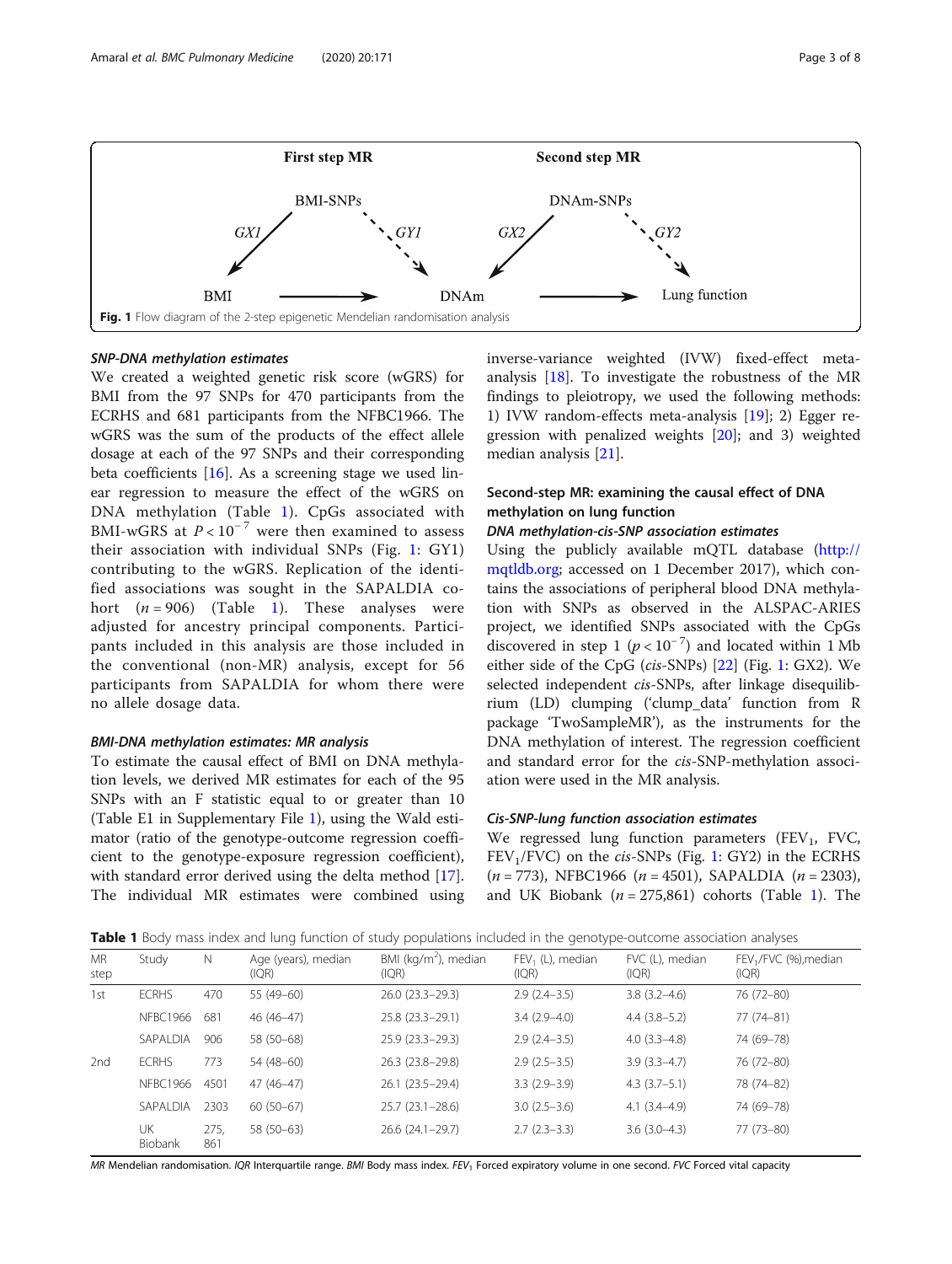

analysis was adjusted for ancestry principal components and did not include data from participants included in step one. As a sex difference in the association of lung function with BMI has been reported  $[2]$  $[2]$ , FEV<sub>1</sub>, FVC and  $FEV<sub>1</sub>/FVC$  were adjusted for sex.

To estimate the causal effect of DNA methylation on lung function, we derived MR estimates for each SNP with an F statistic equal to or greater than 10 using the Wald estimator, with standard error derived using the delta method [[17\]](#page-7-0).

# Results

A description of the BMI and lung function parameters of the participants in the several cohorts included in this analysis is presented in Table [1.](#page-2-0) On average, BMI was similar across cohorts and lung volumes were higher in NFBC1966 and SAPALDIA.

#### Conventional (non-Mendelian randomisation) analysis

A higher BMI was associated with lower  $FEV<sub>1</sub>$  (beta coefficient = − 0.009, 95% CI − 0.019 to 0.0) and FVC (beta  $coefficient = -0.19, 95\% \text{ CI} - 0.03 \text{ to } -0.009)$  among participants of ECRHS, NFBC and SAPALDIA who had DNA methylation. The  $FEV<sub>1</sub>/FVC$  ratio was positively associated with BMI (beta coefficient = 0.0013, 95% CI 0.0005 to 0.002) (Fig. 2).

# First-step MR: examining the causal effect of BMI on DNA methylation

The genotype-BMI association estimates for the 97 SNPs used as instrumental variables for BMI are presented in Table E1 (see Supplementary File [1\)](#page-5-0). In the screening stage, the 97-SNP wGRS was associated with two CpGs, one in SBK1 (cg09046979) and one in NPIPB11 (cg12580248) (Table E2 in Supplementary File [1](#page-5-0)). MR estimates, from IVW fixed effect meta-analysis, for the effect of BMI on these two CpGs are presented in Table 2. A 1-unit increase in BMI was responsible for

**Table 2** Step 1: IVW fixed-effect MR estimates of the causal effect of BMI on CpG methylation

|            | Gene    | Chromosomal position | ECRHS + NFBC ( $n = 1151$ )   |      |     | SAPALDIA ( $n = 906$ )        |                   |                          |
|------------|---------|----------------------|-------------------------------|------|-----|-------------------------------|-------------------|--------------------------|
| CpG        |         |                      | MR estimate (SE) <sup>a</sup> |      | 12b | MR estimate (SE) <sup>a</sup> |                   |                          |
| cq09046979 | SBK1    | 16:28333134          | $-0.021(0.010)$               | 0.03 | 41% | 0.007(0.015)                  | 0.6               | 39%                      |
| cq12580248 | NPIPB11 | 16:29412940          | 0.022(0.012)                  | 0.08 | 43% | $\overline{\phantom{m}}$      | $\qquad \qquad =$ | $\overline{\phantom{0}}$ |

<sup>a</sup>Change in methylation (unit is %) per one-unit increase in BMI (kg/m<sup>2</sup>); MR Mendelian randomisation; SE Standard error. <sup>b</sup>Between-instrument heterogeneity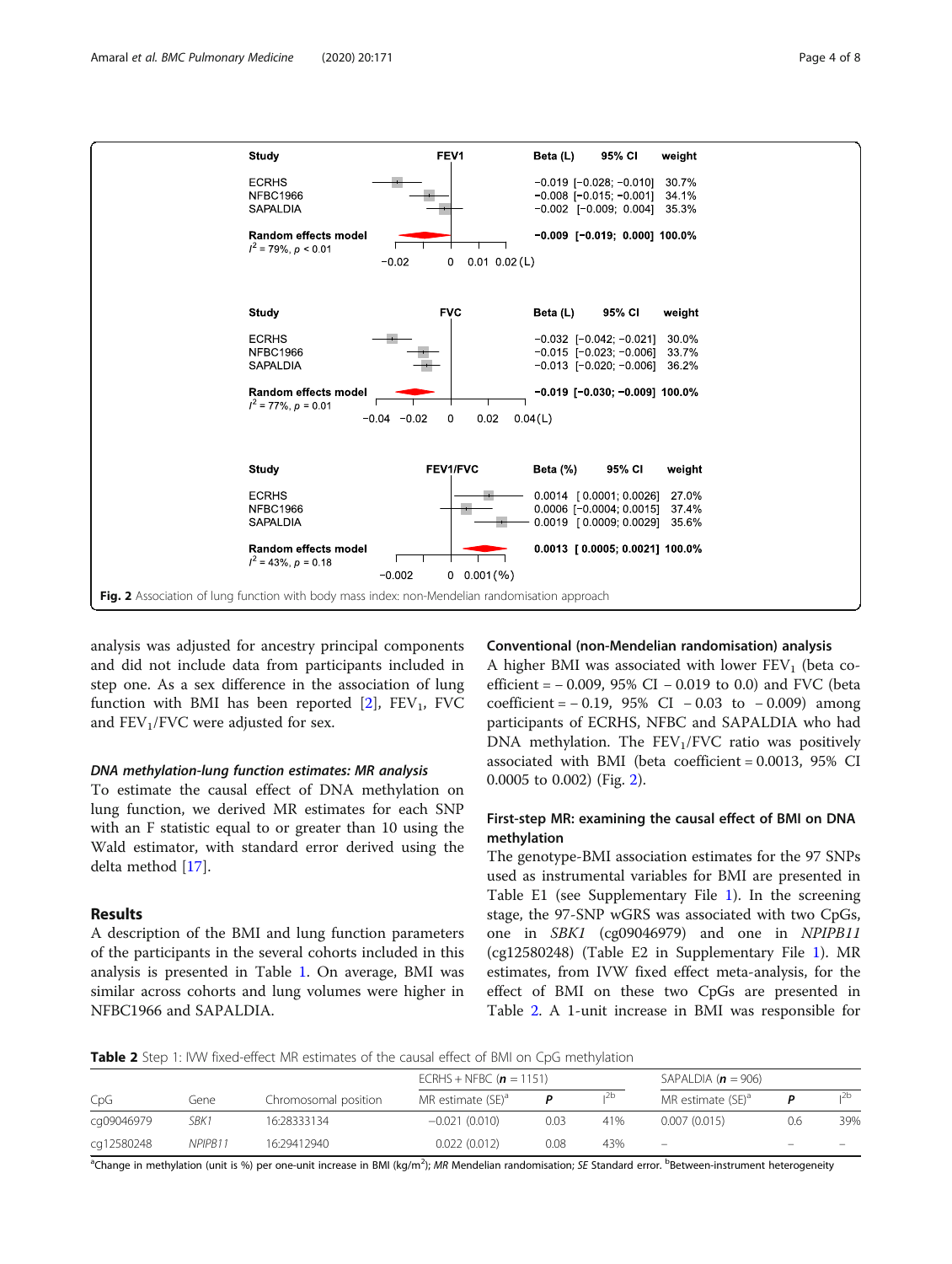

less than 1% change in methylation at either of the CpGs. The effect of BMI on cg09046979 was statistically significant in ECRHS and NFBC1966, but not in SAPALDIA. The effect of BMI on cg12580248 was not statistically significant in ECRHS and NFBC1966 and could not be assessed in SAPALDIA as a probe for this CpG is not present in the methylation chip used in SAPALDIA. Results from the IVW random effects metaanalysis, Egger regression and weighted median analysis were consistent with those of the IVW fixed effect metaanalysis (Fig. 3).

# Second-step MR: examining the causal effect of DNA methylation on lung function

Using the mQTLdb and after LD clumping, we found that methylation at CpG cg09046979 had been associated with two independent SNPs (rs9938394 and rs9939450) occurring within 1 Mb either side of the probe (cis-SNPs). We could not find publicly available information from independent cohorts on genotype-DNA methylation associations where the Infinium MethylationEPIC BeadChip was used to measure levels of methylation. The genotype-DNA methylation association estimates for the two SNPs, which were used as instrumental variables for DNA methylation, are presented in Table E3 (see Supplementary File [1](#page-5-0)).

MR estimates for the effect of DNA methylation, at cg09046979, on  $FEV_1$ , FVC and the  $FEV_1/FVC$  ratio are presented in Table 3. There was no evidence of an association between methylation levels at this site and lung function.

### **Discussion**

The findings of this 2-step epigenetic MR study suggest a small causal effect of BMI on DNA methylation at one or two CpGs, but also suggest that these are unlikely to exert a causal effect on lung function.

As this is a multicentre study across several countries, confounding due to population stratification is possible. However, most study participants were of European descent and ancestry principal components were included in the analyses. There is always concern within an MR study that pleiotropy (when an SNP affects several phenotypes related to the outcome [\[23\]](#page-7-0), in this case, DNA methylation in the first step MR and lung function in the second step MR) may exist and there was some evidence of heterogeneity  $(I^2 \text{ of } 41\% \text{ for } cg09046979 \text{ and }$ 43% for cg12580248) suggestive of pleiotropy. However, we used methods that are robust to pleiotropy (i.e. IVW random effects, Egger regression, and weighted median) and found results to be consistent with those of the IVW fixed effect analysis. The sample size of the first step MR was limited by the relatively small number of ECRHS, NFBC1966 and SAPALDIA participants with available data on DNA methylation, which may have reduced the chances of identifying causal associations of BMI with DNA methylation. Despite the very large sample size in the second step MR, our capacity to fully explore our findings for one of the CpGs was limited by the lack of information on associations between SNPs and CpG methylation assessed using the EPIC (850 K) chip from independent studies. All studies that utilise peripheral blood DNA methylation data to explore associations of lifestyle and environmental factors with organ specific abnormalities are limited by the lack of consistent clear evidence that DNA methylation in peripheral blood reflects well what is going on in the relevant disease tissue. Although some concordance in DNA methylation levels between blood and lung tissue has been reported [\[24](#page-7-0)] as well as for BMI related blood methylation with that in adipose tissue  $[25]$  $[25]$ , some argue this is unlikely to be common [[26\]](#page-7-0). As variation in DNA methylation levels across the epigenome is often tissuespecific [[27](#page-7-0)], we cannot for sure say that the association

**Table 3** Step 2: IVW fixed-effect MR estimates of the causal effect of DNA methylation on lung function

| CpG        | Gene | Lung function         | MR estimate $(SE)^a$ (ECRHS + NFBC + SAPALDIA + UK Biobank; $\boldsymbol{n} = 283,476$ ) |      |
|------------|------|-----------------------|------------------------------------------------------------------------------------------|------|
| cg09046979 | SBK1 | FEV,                  | $-0.0003(0.003)$                                                                         | 0.89 |
|            |      | <b>FVC</b>            | $-0.001(0.005)$                                                                          | 0.75 |
|            |      | FEV <sub>1</sub> /FVC | $-0.0002(0.003)$                                                                         | 0.93 |

<sup>a</sup>MR estimates (S.E.) represent the change in lung function (L) per methylation proportion (unit is %)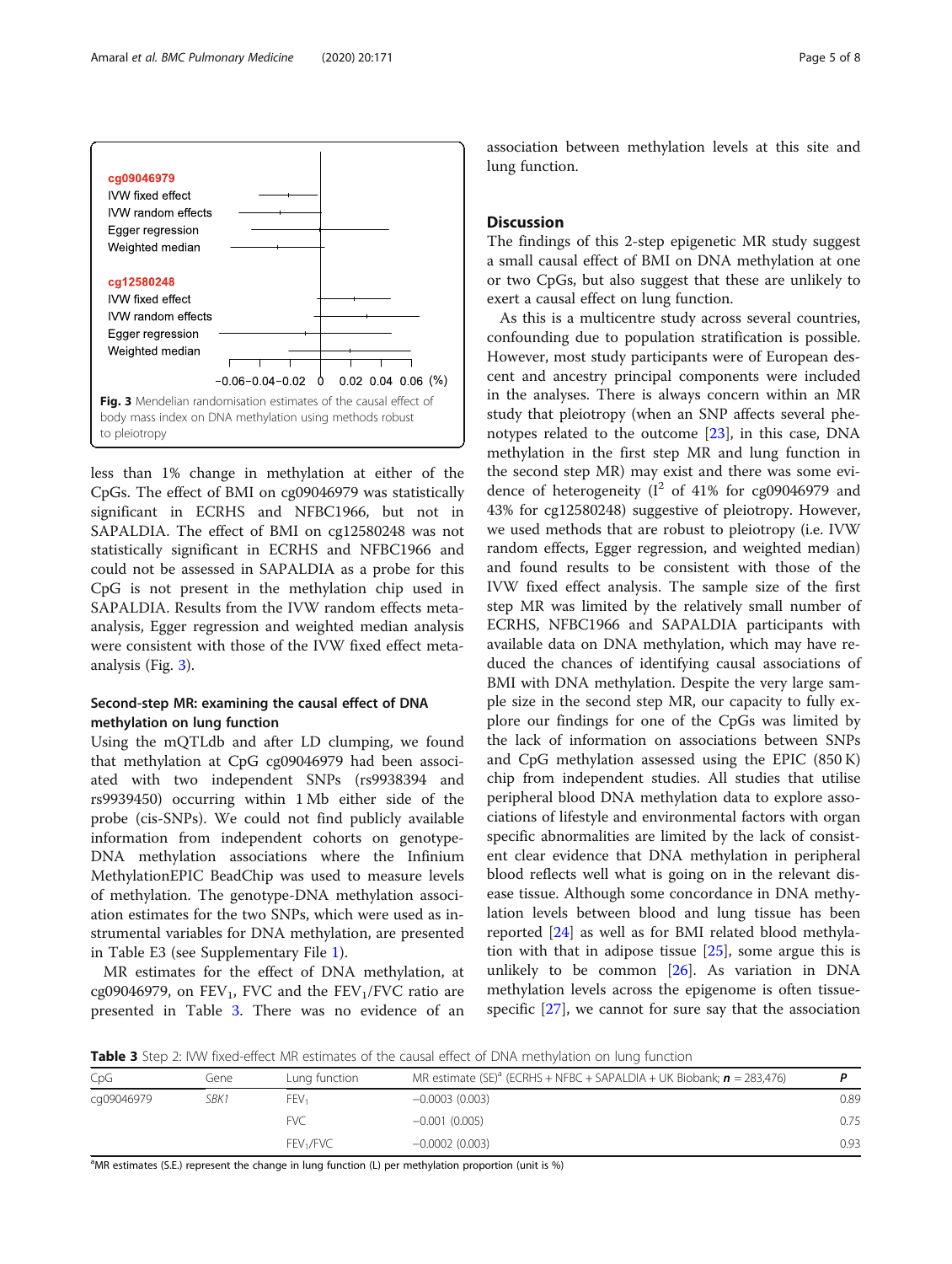<span id="page-5-0"></span>of lung function with BMI is not mediated by DNA methylation within lung tissue.

# Conclusion

In conclusion, our findings do not support a mediating effect of peripheral blood DNA methylation in the association of lung function with BMI.

### Supplementary information

Supplementary information accompanies this paper at [https://doi.org/10.](https://doi.org/10.1186/s12890-020-01212-9) [1186/s12890-020-01212-9](https://doi.org/10.1186/s12890-020-01212-9).

Additional file 1. Supplementary File 1.

#### Abbreviations

BMI: Body mass index; CpG: 5′-C-phosphate-G-3; DNA: Deoxyribonucleic acid; ECRHS: European community respiratory health survey; FEV<sub>1</sub>: Forced expiratory volume in one second; FVC: Forced vital capacity; IQR: Interquartile range; IV: Instrumental variable; IVW: Inverse-variance weighted; LD: Linkage disequilibrium; methQTL: Methylation quantitative trait locus; MR: Mendelian randomisation; NFBC: Northern Finland birth cohort; SAPALDIA: Swiss study on air pollution and lung disease in adults; SNP: Single nucleotide polymorphism; wGRS: Weighted genetic risk score

#### Acknowledgements

We would like to thank the ECRHS, NFBC1966, SAPALDIA and UK Biobank participants, field workers and researchers for their time and cooperation. In addition, we thank the late Professor Paula Rantakallio (launch of NFBC1966), Ms. Outi Tornwall and Ms. Minttu Jussila (DNA biobanking), the late Academian of Science Leena Peltonen, and Mr. James Potts.

#### Authors' contributions

AFSA, CM, JWH, MRJ, NMPH and DJ designed the study. AFSA, MI, MW, FIR, AJ and ES analysed the data. AFSA, MW, FIR, CM, JGA, GPP, JA, AJ, ES, ABB, JWH, MRJ, NMPH and DLJ interpreted and discussed the results, and read and approved the final manuscript.

#### Funding

This work was conducted within the Ageing Lungs in European Cohorts (ALEC) project and received funding from the European Union's Horizon 2020 research and innovation programme under grant agreement No 633212. The funders of this study had no role in study design, data analysis and interpretation of results, or writing of the manuscript. The ECRHS was supported by a contract from the European Commission (018996), Fondo de Investigación Sanitaria (91/0016–060-05/E, 92/0319, 93/ 0393, 97/0035–01, 99/0034–01 and 99/0034–02), Hospital General de Albacete, Hospital General Ramón Jiménez, Consejería de Sanidad del Principado de Asturias, CIRIT (1997SGR 00079, 1999SGR 00241), and Servicio Andaluz de Salud, SEPAR, Public Health Service (R01 HL62633–01), RCESP (C03/09), Red RESPIRA (C03/011), Basque Health Department, Swiss National Science Foundation, Swiss Federal Office for Education and Science, Swiss National Accident Insurance Fund (SUVA), GSF-National Research Centre for Environment and Health, Deutsche Forschungsgemeinschaft (DFG) (FR 1526/ 1–1, MA 711/4–1), Programme Hospitalier de Recherche Clinique-DRC de Grenoble 2000 no. 2610, Ministry of Health, Direction de la Recherche Clinique, Ministere de l'Emploi et de la Solidarite, Direction Generale de la Sante, CHU de Grenoble, Comite des Maladies Respiratoires de l'Isere. UCB-Pharma (France), Aventis (France), Glaxo France. Estonian Science Foundation, and Asthma UK (formerly known as National Asthma Campaign UK). The NFBC resource has been supported by grants from the Academy of Finland (project grants 104781, 120315, 129269, 1114194, 24300796, Center of Excellence in Complex Disease Genetics and SALVE), University Hospital Oulu, Biocenter, University of Oulu, Finland (75617), NHLBI grant 5R01HL087679–02 (1RL1MH083268–01), NIH/NIMH (5R01MH63706:02), ENGAGE project and grant agreement HEALTH-F4–2007-201413, EU FP7 Eur-HEALTHAgeing − 277849, the Medical Research Council, UK (G0500539, G0600705, G1002319, PrevMetSyn/SALVE) and the MRC, Centenary Early

Career Award. H2020 DynaHEALTH (European Union's Horizon 2020 research and innovation programme under grant agreement No 633595); Exposomic, Genomic and Epigenomic Approach to Prediction of Metabolic and Cardiorespiratory function and Ill-Health (EGEA), Academy of Finland, Grant No 285547; ALEC Study (funded by the European Union's Horizon 2020 Research and Innovation programme under grant agreement No. 633212); H2020 / Marie Skłodowska-Curie Actions, CAPICE (Marie Curie Grant agreement Number 721567); National Public Health Institute, Biomedicum Helsinki, Finland. The SAPALDIA study was funded by the Swiss National Science Foundation (grants no 33CS30–148470/1&2, 33CSCO-134276/1, 33CSCO-108796, 324730\_135673, 3247BO-104283, 3247BO-104288, 3247BO-104284, 3247– 065896, 3100–059302, 3200–052720, 3200–042532, 4026–028099, PMPDP3\_129021/1, PMPDP3\_141671/1), the Federal Office for the Environment, the Federal Office of Public Health, the Federal Office of Roads and Transport, the canton's government of Aargau, Basel-Stadt, Basel-Land, Geneva, Luzern, Ticino, Valais, and Zürich, the Swiss Lung League, the canton's Lung League of Basel Stadt/ Basel Landschaft, Geneva, Ticino, Valais, Graubünden and Zurich, Stiftung ehemals Bündner Heilstätten, SUVA, Freiwillige Akademische Gesellschaft, UBS Wealth Foundation, Talecris Biotherapeutics GmbH, Abbott Diagnostics, European Commission 018996 (GABRIEL), Wellcome Trust WT 084703MA, Exposomics EC FP7 grant (Grant agreement No: 308610).

#### Availability of data and materials

Access to individual level data is restricted. However, data requests for sound research proposals will be addressed. For ECRHS data, contact DLJ ([d.](mailto:d.jarvis@imperial.ac.uk) iarvis@imperial.ac.uk). For NFBC1966 data, contact MRJ ([m.jarvelin@imperial.](mailto:m.jarvelin@imperial.ac.uk) [ac.uk\)](mailto:m.jarvelin@imperial.ac.uk). For SAPALDIA data, contact NMPH ([nicole.probst@swisstph.ch\)](mailto:nicole.probst@swisstph.ch). For UK Biobank data, request should be made through [www.ukbiobank.ac.uk](http://www.ukbiobank.ac.uk).

#### Ethics approval and consent to participate

The ECRHS study was approved by the local ethics committees in each region: Reykjavík, Iceland (The National Bioethics Committee, Reykjavík, Iceland); Umea, Uppsala, Gothenburg, Sweden (Regional Ethical Committee in Uppsala, Sweden); Erfurt, Hamburg, Germany (Ethic Committee of the Bavarian State Chamber of Physicians, Germany); Norwich, UK (Norwich District Ethics Committee); Ipswich, UK (Ipswich–East Suffolk Local Research Ethics Committee); Grenoble, France (Ethics committee Paris Bichat-Claude Bernard); Barcelona, Spain (Comité Ético de Investigación Clínica del Instituto Municipal de Asistencia Sanitaria, Barcelona, Spain); Albacete, Spain (Comité de Ética e Investigación de Complejo Hospitalario de Albacete, Spain); Oviedo, Spain (Comité Ético de Investigación Clínica Regional, Hospital Universitario Central de Asturias, Oviedo, Spain); Galdakao, Spain (Comité Ético de Investigación del Hospital de Galdakao, Spain); and Basel, Switzerland (Swiss Academy of Medical Sciences and the ethics committee of Basel). All participants provided informed written consent.

The NFBC1966 study was approved by the ethics committees in Oulu (Finland) and Oxford (UK) universities. All participants provided informed written consent.

The SAPALDIA study was approved by the Overall Regional Ethics Commission for Clinical Medicine (Swiss Academy of Medical Sciences) and by the respective cantonal ethical committee for each survey. All participants provided informed written consent.

The UK Biobank was approved by the U.K. National Research Ethics Service Committee NorthWest – Haydock. All participants provided informed written consent.

#### Consent for publication

Not applicable.

#### Competing interests

The authors declare that they have no competing interests.

#### Author details

<sup>1</sup>National Heart and Lung Institute, Imperial College London, London, UK <sup>2</sup> Swiss Tropical and Public Health Institute, Basel, Switzerland. <sup>3</sup>University of Basel, Basel, Switzerland. <sup>4</sup>Epidemiology and Biostatistics, School of Public Health, Imperial College London, London, UK. <sup>5</sup>Human Development and Health, Faculty of Medicine, University of Southampton, Southampton, UK. <sup>6</sup>ISGlobal, Barcelona, Spain. <sup>7</sup>Universitat Pompeu Fabra (UPF), Barcelona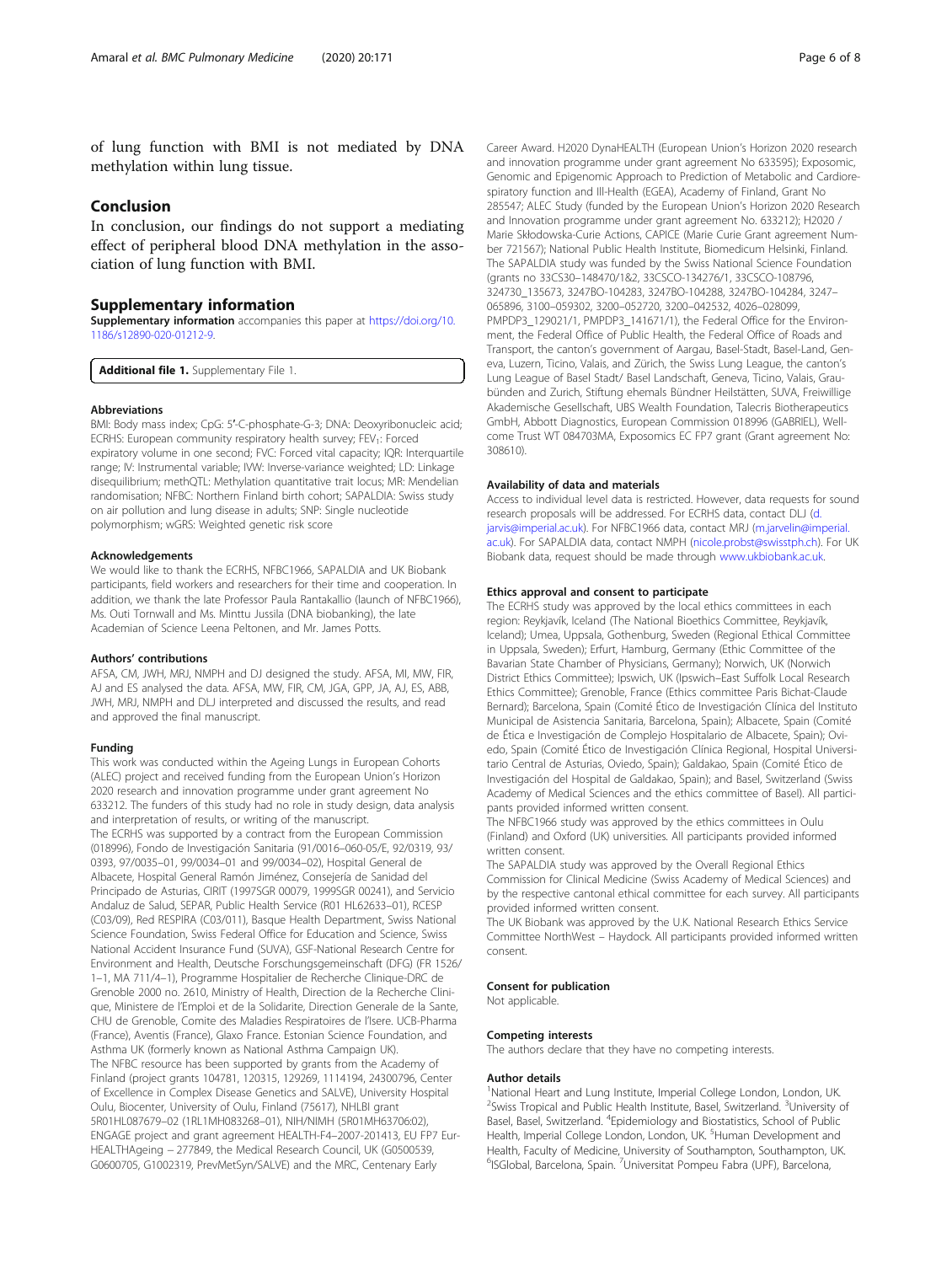<span id="page-6-0"></span>Spain. <sup>8</sup>CIBER Epidemiología y Salud Pública (CIBERESP), Barcelona, Spain.<br><sup>9</sup>Eaculty of Medicine, University of Ouly, Ouly, Einland <sup>9</sup>Faculty of Medicine, University of Oulu, Oulu, Finland.

### Received: 15 June 2019 Accepted: 9 June 2020 Published online: 16 June 2020

#### References

- 1. Forno E, Han YY, Mullen J, Celedon JC. Overweight, obesity, and lung function in children and adults-a meta-analysis. J Allergy Clin Immunol Pract. 2018;6:570–81 e510.
- Carey IM, Cook DG, Strachan DP. The effects of adiposity and weight change on forced expiratory volume decline in a longitudinal study of adults. Int J Obes Relat Metab Disord. 1999;23:979–85.
- 3. Thyagarajan B, Jacobs DR Jr, Apostol GG, Smith LJ, Jensen RL, Crapo RO, Barr RG, Lewis CE, Williams OD. Longitudinal association of body mass index with lung function: the CARDIA study. Respir Res. 2008;9:31.
- Skaaby T, Taylor AE, Thuesen BH, Jacobsen RK, Friedrich N, Mollehave LT, Hansen S, Larsen SC, Volker U, Nauck M, Volzke H, Hansen T, Pedersen O, Jorgensen T, Paternoster L, Munafo M, Grarup N, Linneberg A. Estimating the causal effect of body mass index on hay fever, asthma and lung function using Mendelian randomization. Allergy. 2018;73:153–64.
- 5. Baffi CW, Wood L, Winnica D, Strollo PJ Jr, Gladwin MT, Que LG, Holguin F. Metabolic syndrome and the lung. Chest. 2016;149:1525–34.
- 6. Salome CM, King GG, Berend N. Physiology of obesity and effects on lung function. J Appl Physiol. 2010;108:206–11.
- 7. Machin M, Amaral AF, Wielscher M, Rezwan FI, Imboden M, Jarvelin MR, Adcock IM, Probst-Hensch N, Holloway JW, Jarvis DL, study A. Systematic review of lung function and COPD with peripheral blood DNA methylation in population based studies. 2017.
- Wahl S, Drong A, Lehne B, Loh M, Scott WR, Kunze S, Tsai PC, Ried JS, Zhang WH, Yang YW, Tan SL, Fiorito G, Franke L, Guarrera S, Kasela S, Kriebel J, Richmond RC, Adamo M, Afzal U, Ala-Korpela M, Albetti B, Ammerpohl O, Apperley JF, Beekman M, Bertazzi PA, Black SL, Blancher C, Bonder MJ, Brosch M, Carstensen-Kirberg M, de AJM C, de Lusignan S, Dehghan A, Elkalaawy M, Fischer K, Franco OH, Gaunt TR, Hampe J, Hashemi M, Isaacs A, Jenkinson A, Jha S, Kato N, Krogh V, Laffan M, Meisinger C, Meitinger T, Mok ZY, Motta V, Ng HK, Nikolakopoulou Z, Nteliopoulos G, Panico S, Pervjakova N, Prokisch H, Rathmann W, Roden M, Rota F, Rozario MA, Sandling JK, Schafmayer C, Schramm K, Siebert R, Slagboom PE, Soininen P, Stolk L, Strauch K, Tai ES, Tarantini L, Thorand B, Tigchelaar EF, Tumino R, Uitterlinden AG, van Duijn C, van JBJ M, Vineis P, Wickremasinghe AR, Wijmenga C, Yang TP, Yuan W, Zhernakova A, Batterham RL, Smith GD, Deloukas P, Heijmans BT, Herder C, Hofman A, Lindgren CM, Milani L, van der Harst P, Peters A, Illig T, Relton CL, Waldenberger M, Jarvelin MR, Bollati V, Soong R, Spector TD, Scott J, McCarthy MI, Elliott P, Bell JT, Matullo G, Gieger C, Kooner JS, Grallert H, Chambers JC. Epigenome-wide association study of body mass index, and the adverse outcomes of adiposity. Nature. 2017;541:81.
- 9. Lee MK, Hong Y, Kim SY, Kim WJ, London SJ. Epigenome-wide association study of chronic obstructive pulmonary disease and lung function in Koreans. Epigenomics. 2017;9:971–84.
- 10. Imboden M, Wielscher M, Rezwan FI, AFS A, Schaffner E, Jeong A, Beckmeyer-Borowko A, Harris SE, Starr JM, Deary IJ, Flexeder C, Waldenberger M, Peters A, Schulz H, Chen S, Sunny SK, WJJ K, Jiang Y, Erhart G, Kronenberg F, Arathimos R, Sharp GC, Henderson AJ, Fu Y, Piirila P, Pietilainen KH, Ollikainen M, Johansson A, Gyllensten U, de Vries M, van der Plaat DA, de Jong K, Boezen HM, Hall IP, Tobin MD, Jarvelin MR, Holloway JW, Jarvis D, Probst-Hensch NM. Epigenome-wide association study of lung function level and its change. Eur Respir J. 2019;54:1900457.
- 11. Caramaschi D, Sharp GC, Nohr EA, Berryman K, Lewis SJ, Davey Smith G, Relton CL. Exploring a causal role of DNA methylation in the relationship between maternal vitamin B12 during pregnancy and child's IQ at age 8, cognitive performance and educational attainment: a two-step Mendelian randomization study. Hum Mol Genet. 2017;26:3001–13.
- 12. Relton CL, Davey SG. Two-step epigenetic Mendelian randomization: a strategy for establishing the causal role of epigenetic processes in pathways to disease. Int J Epidemiol. 2012;41:161–76.
- 13. Palmer TM, Lawlor DA, Harbord RM, Sheehan NA, Tobias JH, Timpson NJ, Smith GD, Sterne JAC. Using multiple genetic variants as instrumental variables for modifiable risk factors. Stat Methods Med Res. 2012;21:223–42.
- 14. Lawlor DA, Harbord RM, Sterne JAC, Timpson N, Smith GD. Mendelian randomization: using genes as instruments for making causal inferences in epidemiology. Stat Med. 2008;27:1133–63.
- 15. R Core Team. R. A language and environment for statistical computing. Vienna, Austria: R Foundation for Statistical Computing; 2016.
- 16. Locke AE, Kahali B, Berndt SI, Justice AE, Pers TH, Felix R, Powell C, Vedantam S, Buchkovich ML, Yang J, Croteau-Chonka DC, Esko T, Fall T, Ferreira T, Gustafsson S, Kutalik Z, Luan JA, Magi R, Randall JC, Winkler TW, Wood AR, Workalemahu T, Faul JD, Smith JA, Zhao JH, Zhao W, Chen J, Fehrmann R, Hedman AK, Karjalainen J, Schmidt EM, Absher D, Amin N, Anderson D, Beekman M, Bolton JL, Bragg-Gresham L, Buyske S, Demirkan A, Deng GH, Ehret GB, Feenstra B, Feitosa MF, Fischer K, Goel A, Gong J, Jackson AU, Kanoni S, Kleber ME, Kristiansson K, Lim U, Lotay V, Mangino M, Leach IM, Medina-Gomez C, Medland SE, Nalls MA, Palmer CD, Pasko D, Pechlivanis S, Peters MJ, Prokopenko I, Shungin D, Stancakova A, Strawbridge RJ, Sung YJ, Tanaka T, Teumer A, Trompet S, van der Laan SW, van Settee J, Van Vliet-Ostaptchouk JV, Wang ZM, Yengo L, Zhang WH, Isaacs A, Albrecht E, Arnlov J, Arscott GM, Attwood AP, Bandinelli S, Barrett A, Bas IN, Bellis C, Bennett AJ, Berne C, Blagieva R, Bluher M, Bohringer S, Bonnycastle LL, Bottcher Y, Boyd HA, Bruinenberg M, Caspersen IH, Chen YD, Clarke R, Daw EW, de AJM C, Delgado G, Dimitriou M, ASF D, Eklund N, Estrada K, Eury E, Folkersen L, Fraser RM, Garcia ME, Geller F, Giedraitis V, Gigante B, Go AS, Golay A, Goodall AH, Gordon SD, Gorski M, Grabe HJ, Grallert H, Grammer TB, Grassler J, Gronberg H, Groves CJ, Gusto G, Haessler J, Hall P, Haller T, Hallmans G, Hartman CA, Hassinen M, Hayward C, Heard-Costa NL, Helmer Q, Hengstenberg C, Holmen O, Hottenga JJ, James AL, Jeff JM, Johansson A, Jolley J, Juliusdottir T, Kinnunen L, Koenig W, Koskenvuo M, Kratzer W, Laitinen J, Lamina C, Leander K, Lee NR, Lichtner P, Lind L, Lindstrom J, Lo KS, Lobbens S, Lorbeer R, Lu YC, Mach F, PKE M, Mahajan A, McArdle WL, McLachlan S, Menni C, Merger S, Mihailov E, Milani L, Moayyeri A, Monda KL, Morken MA, Mulas A, Muller G, Muller-Nurasyid M, Musk AW, Nagaraja R, Nothen MM, Nolte IM, Pilz S, Rayner NW, Renstrom F, Rettig R, Ried JS, Ripke S, Robertson NR, Rose LM, Sanna S, Scharnagl H, Scholtens S, Schumacher FR, Scott WR, Seufferlein T, Shi JX, Smith AV, Smolonska J, Stanton AV, Steinthorsdottir V, Stirrups K, Stringham HM, Sundstrom J, Swertz MA, Swift AJ, Syvanen AC, Tan ST, Tayo BO, Thorand B, Thorleifsson G, Tyrer JP, Uh HW, Vandenput L, Verhulst FC, Vermeulen SH, Verweij N, Vonk JM, Waite LL, Warren HR, Waterworth D, Weedon MN, Wilkens LR, Willenborg C, Wilsgaard T, Wojczynski MK, Wong A, Wrightl AF, Zhang QY, Brennan EP, Choi M, Dastani Z, Drong AW, Eriksson P, Franco-Cereceda A, Gadin JR, Gharavi AG, Goddard ME, Handsaker RE, Huang JY, Karpe F, Kathiresan S, Keildson S, Kiryluk K, Kubo M, Lee JY, Liang L, Lifton RP, Ma BS, SA MC, AJ MK, Min JL, Moffatt MF, Montgomery GW, Murabito JM, Nicholson G, Nyholt DR, Okada Y, JRB P, Dorajoo R, Reinmaa E, Salem RM, Sandholm N, Scott RA, Stolk L, Takahashi A, Tanaka T, van 't Hooft FM, AAE V, Westra HJ, Zheng W, Zondervan KT, Heath AC, Arveiler D, SJL B, Beilby J, Bergman RN, Blangero J, Bovet P, Campbell H, Caulfield MJ, Cesana G, Chakravarti A, Chasman DI, Chines PS, Collins FS, Crawford DC, Cupples LA, Cusi D, Danesh J, de Faire U, den Ruijter HM, Dominiczak AF, Erbel R, Erdmann J, Eriksson JG, Farrall M, Felix SB, Ferrannini E, Ferrieres J, Ford I, Forouhi NG, Forrester T, Franco OH, Gansevoort RT, Gejman PV, Gieger C, Gottesman O, Gudnason V, Gyllensten U, Hall AS, Harris TB, Hattersley AT, Hicks AA, Hindorff LA, Hingorani AD, Hofman A, Homuth G, Hovingh GK, Humphries SE, Hunt SC, Hypponen E, Illig T, Jacobs KB, Jarvelin MR, Jockel KH, Johansen B, Jousilahti P, Jukema JW, Jula AM, Kaprio J, JJP K, Keinanen-Kiukaanniemi SM, Kiemeney LA, Knekt P, Kooner JS, Kooperberg C, Kovacs P, Kraja AT, Kumari M, Kuusisto J, Lakka TA, Langenberg C, Le Marchand L, Lehtimaki T, Lyssenko V, Mannisto S, Marette A, Matise TC, McKenzie CA, McKnight B, Moll FL, Morris AD, Morris AP, Murray JC, Nelis M, Ohlsson C, Oldehinkel AJ, Ong KK, PAF M, Pasterkamp G, Peden JF, Peters A, Postma DS, Pramstaller PP, Price JF, Qi L, Raitakari OT, Rankinen T, Rao DC, Rice TK, Ridker PM, Rioux JD, Ritchie MD, Rudan I, Salomaa V, Samani NJ, Saramines J, Sarzynski MA, Schunkert H, PEH S, Sever P, Shuldiner AR, Sinisalo J, Stolk RP, Strauch K, Tonjes A, Tregouet DA, Tremblay A, Tremoli E, Virtamo J, Vohl MC, Volker U, Waeber G, Willemsen G, Witteman JC, Zillikens MC, Adair LS, Amouyel P, Asselbergs FW, Assimes TL, Bochud M, Boehm BO, Boerwinkle E, Bornstein SR, Bottinger EP, Bouchard C, Cauchi S, Chambers JC, Chanock SJ, Cooper RS, de PIW B, Dedoussis G, Ferrucci L, Franks PW, Froguel P, Groop LC, Haiman CA, Hamsten A, Hui JN, Hunter DJ, Hveem K, Kaplan RC, Kivimaki M, Kuh D, Laakso M, Liu YM, Martin NG, Marz W, Melbve M, Metspalu A, Moebus S, Munroe PB, Njolstad I, Oostra BA, CNA P, Pedersen